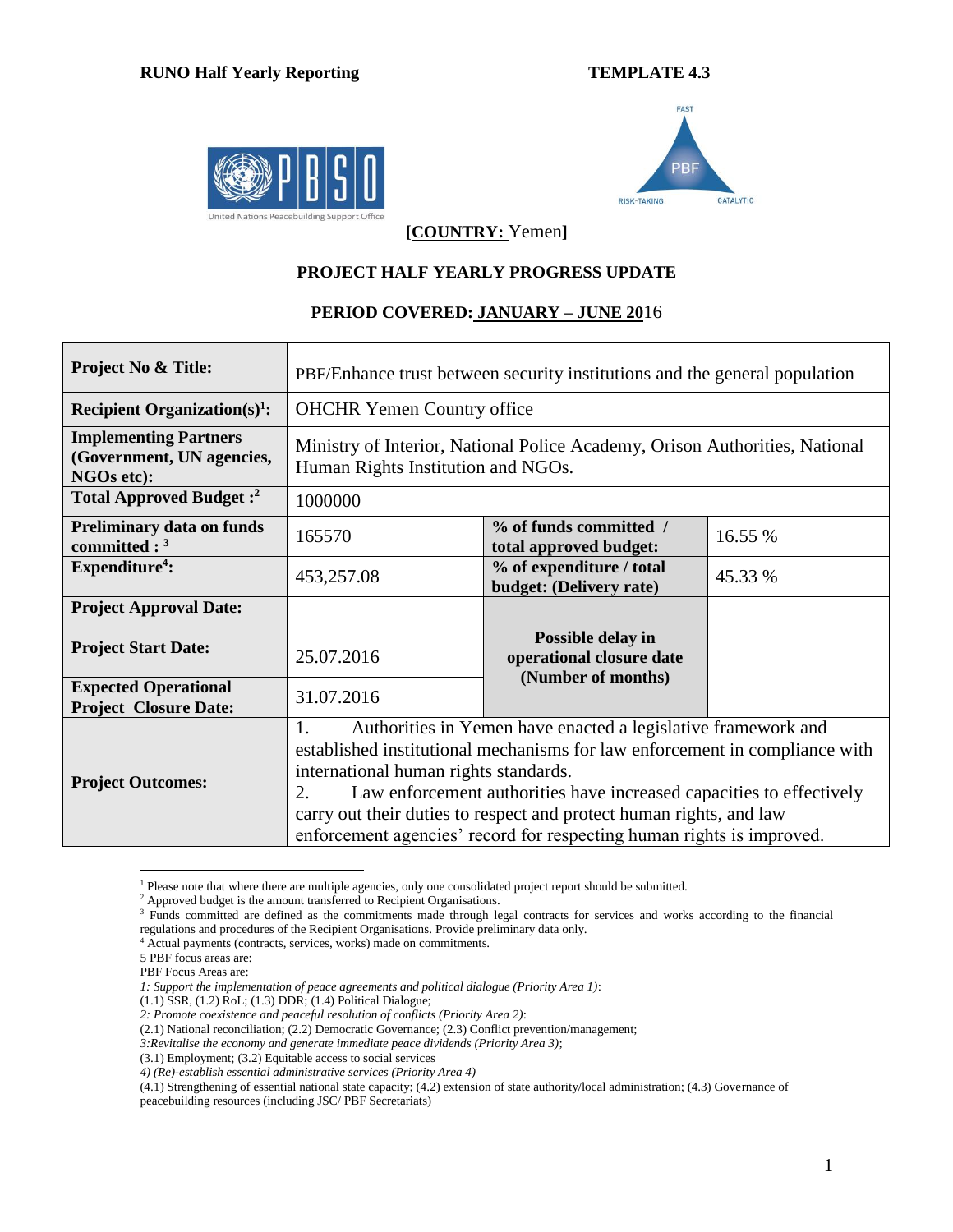| <b>PBF</b> Focus Area <sup>5</sup> | Institutional frameworks address long-standing grievances and lay the basis<br>$\chi$ select one of the Focus Areas $\chi$ for accountable institutions that respect and protect human rights |
|------------------------------------|-----------------------------------------------------------------------------------------------------------------------------------------------------------------------------------------------|
|                                    |                                                                                                                                                                                               |

 $\overline{a}$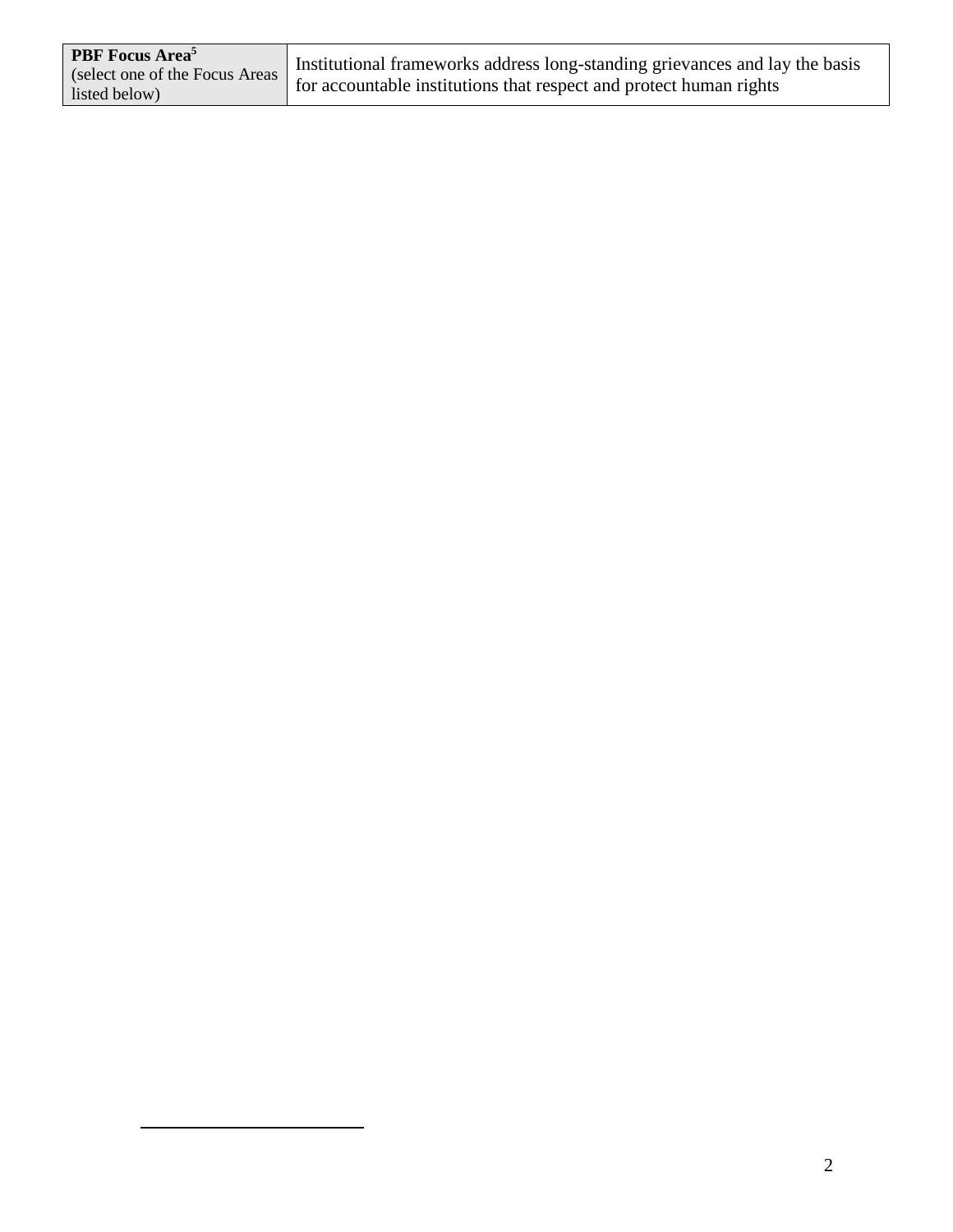## **Qualitative assessment of progress**

| For each intended outcome,            | <b>Outcome 1:</b>                                                                                                                                                                                                                                                                                                                                                                                                                                                                                                                                                                                                                                                                                                                                                                                                                                                                                                                                                                                                                                                                                                               |
|---------------------------------------|---------------------------------------------------------------------------------------------------------------------------------------------------------------------------------------------------------------------------------------------------------------------------------------------------------------------------------------------------------------------------------------------------------------------------------------------------------------------------------------------------------------------------------------------------------------------------------------------------------------------------------------------------------------------------------------------------------------------------------------------------------------------------------------------------------------------------------------------------------------------------------------------------------------------------------------------------------------------------------------------------------------------------------------------------------------------------------------------------------------------------------|
| provide <b>evidence</b> of progress   | OHCHR built on the decision of PBSO to allow the continuation of human rights monitoring activities                                                                                                                                                                                                                                                                                                                                                                                                                                                                                                                                                                                                                                                                                                                                                                                                                                                                                                                                                                                                                             |
| during the reporting period.          | and shifted from legislative support to advocacy and laying future peace foundation. OHCHR                                                                                                                                                                                                                                                                                                                                                                                                                                                                                                                                                                                                                                                                                                                                                                                                                                                                                                                                                                                                                                      |
| In addition, for each outcome         | provided assistance through advices, letters, and meetings with authorities, reminding them on the                                                                                                                                                                                                                                                                                                                                                                                                                                                                                                                                                                                                                                                                                                                                                                                                                                                                                                                                                                                                                              |
| include the outputs achieved.         | need to fulfill their obligations in line with domestic and international laws and standards.                                                                                                                                                                                                                                                                                                                                                                                                                                                                                                                                                                                                                                                                                                                                                                                                                                                                                                                                                                                                                                   |
| (1000 characters max per<br>outcome.) | <b>Outcome 2:</b><br>OHCHR has sustained the implementation of project's activities progressively. The intervention has<br>served the peace effort and initiatives in respect to human rights standards. During the reporting<br>period, OHCHR has verified that 863 civilians were killed and other 1,025 were injured. A total of<br>417 human rights violations, including 110 violations reported in prisons, 271 detention related<br>violations, and 36 violations of freedom of expression and assembly, committed by security forces<br>and the de facto authorities, were documented. (Six reports) were produced and shared with UNCT,<br>OSASG and OSESG. Seven statements, press releases and briefing were introduced, calling all<br>warring parties to commit to their obligations towards international humanitarian law. The monitoring<br>reports were utilized as evidence to advocate issues of concerns with relevant authorities. Seven<br>meetings and 24 letters over 60 cases have been shared with authorities to raise concerns on reported<br>violations.<br><b>Outcome 3:</b><br><b>Outcome 4:</b> |
| Do you see evidence that the          | The intervention establishes the support for human rights and rule of law, and institutional                                                                                                                                                                                                                                                                                                                                                                                                                                                                                                                                                                                                                                                                                                                                                                                                                                                                                                                                                                                                                                    |
| project is having a positive          | frameworks that should address longstanding grievances and lay the basis for accountable institutions                                                                                                                                                                                                                                                                                                                                                                                                                                                                                                                                                                                                                                                                                                                                                                                                                                                                                                                                                                                                                           |
| impact on peacebuilding?              | that respect, protect and fulfill human rights, and criminalize any violations. It has enabled OHCHR to                                                                                                                                                                                                                                                                                                                                                                                                                                                                                                                                                                                                                                                                                                                                                                                                                                                                                                                                                                                                                         |
| $(1000$ characters max.)              | identify issues of concern with respect to the conduct of the law enforcement officials and de facto                                                                                                                                                                                                                                                                                                                                                                                                                                                                                                                                                                                                                                                                                                                                                                                                                                                                                                                                                                                                                            |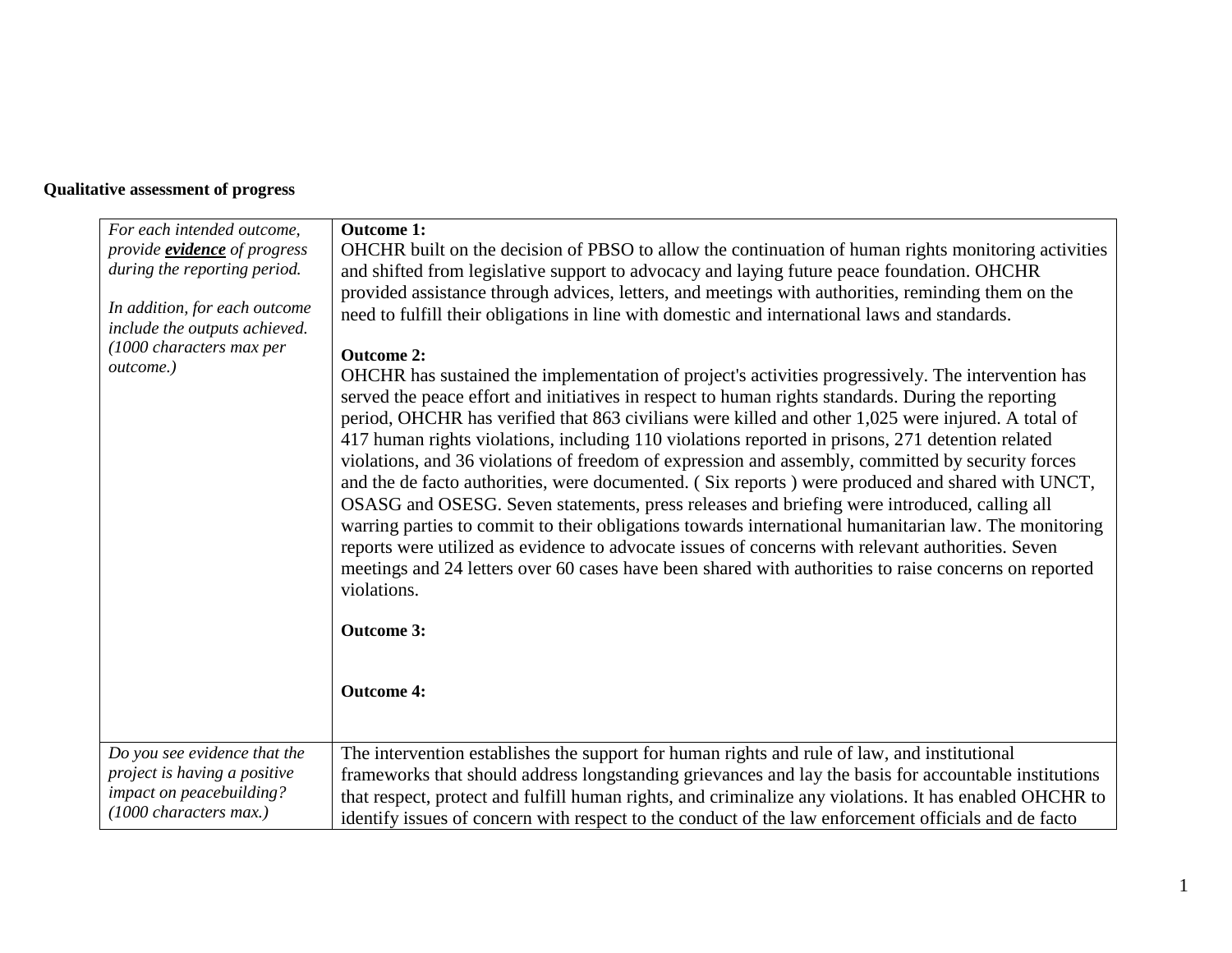|                                                     | authorities, and to formulate evidence-based advocacy messages and negotiations with parties to          |
|-----------------------------------------------------|----------------------------------------------------------------------------------------------------------|
|                                                     | conflict, contributing to the overall UN approach to the improvement of security, humanitarian and       |
|                                                     | protection situation in the country. Through its monitoring team on the ground, OHCHR produced bi-       |
|                                                     |                                                                                                          |
|                                                     | weekly/monthly reports which contributed to the evidence-based advocacy, press releases and              |
|                                                     | statements of the UN High Commissioner for Human Rights in addition to the SG Special Envoy's            |
|                                                     | briefings to the UN Security Council, and support to the UNCT and the HCT.                               |
| Were there catalytic effects                        | The project's activities have responded timely to the implementation of peace process, negotiation and   |
| from the project in the period                      | support through produced human right monitoring reports, context analysis, press releases and            |
| reported, including additional                      | statements brought to the attention of peace players and parties to conflict. The developed reports      |
| funding commitments or                              | establish the foundation and initiatives for enabling the current and future peacebuilding efforts,      |
| unleashing/ unblocking of any                       | underpinnings for future transitional justice and reparation processes. The press statements and         |
| peace relevant processes?<br>(1000 characters max.) | briefings based on the monitoring on the ground function towards accountability and make the             |
|                                                     | population sense its effects. The intervention ensures the relevant ministries and authorities are aware |
|                                                     | of their obligations in line with domestic and international laws and standards. It, also, supports UN   |
|                                                     | agencies in identifying needs in certain focused thematic and geographical areas, and contribute to      |
|                                                     | developing tailored responses and/or protection interventions to human rights violations.                |
| If progress has been slow or                        | OHCHR has implemented the "enhance trust between Security Institutions and the General                   |
| inadequate, provide main                            | Population" project in accordance with the decision of PBSO to allow the continuation of human           |
| reasons and what is being                           | rights monitoring activities. OHCHR has made adequately substantial progress towards achievement         |
| done to address them.                               | of the intervention.                                                                                     |
| (1000 characters max.)                              |                                                                                                          |
| What are the main                                   | OHCHR proposed the extension of the following activities during 01 August 2016 to 31 December            |
| activities/expected results for                     | 2016 with the following activities: Output 4: Responsible officials in the MoI are aware of human        |
| the rest of the year?                               | rights violations committed by the police.                                                               |
| (1000 characters max.)                              | Activity(4.1): Monitor the conduct of security forces and de facto authorities / popular committees      |
|                                                     | regarding compliance with human rights standards, including in the contexts of arrest and detention,     |
|                                                     | and expression of democratic freedoms (for example, demonstrations and other public or political         |
|                                                     | gatherings)                                                                                              |
|                                                     | $Activity(4.1)$ : Expand the human rights monitoring team, and strengthen its capacity                   |
|                                                     | Activity(4.3): produce regular reports as a result of the monitoring                                     |
|                                                     | Activity(4.4): Ensure continued communication with relevant security forces/ de facto authorities on     |
|                                                     | specific cases or patterns of human rights violations and advocate for appropriate ways to address       |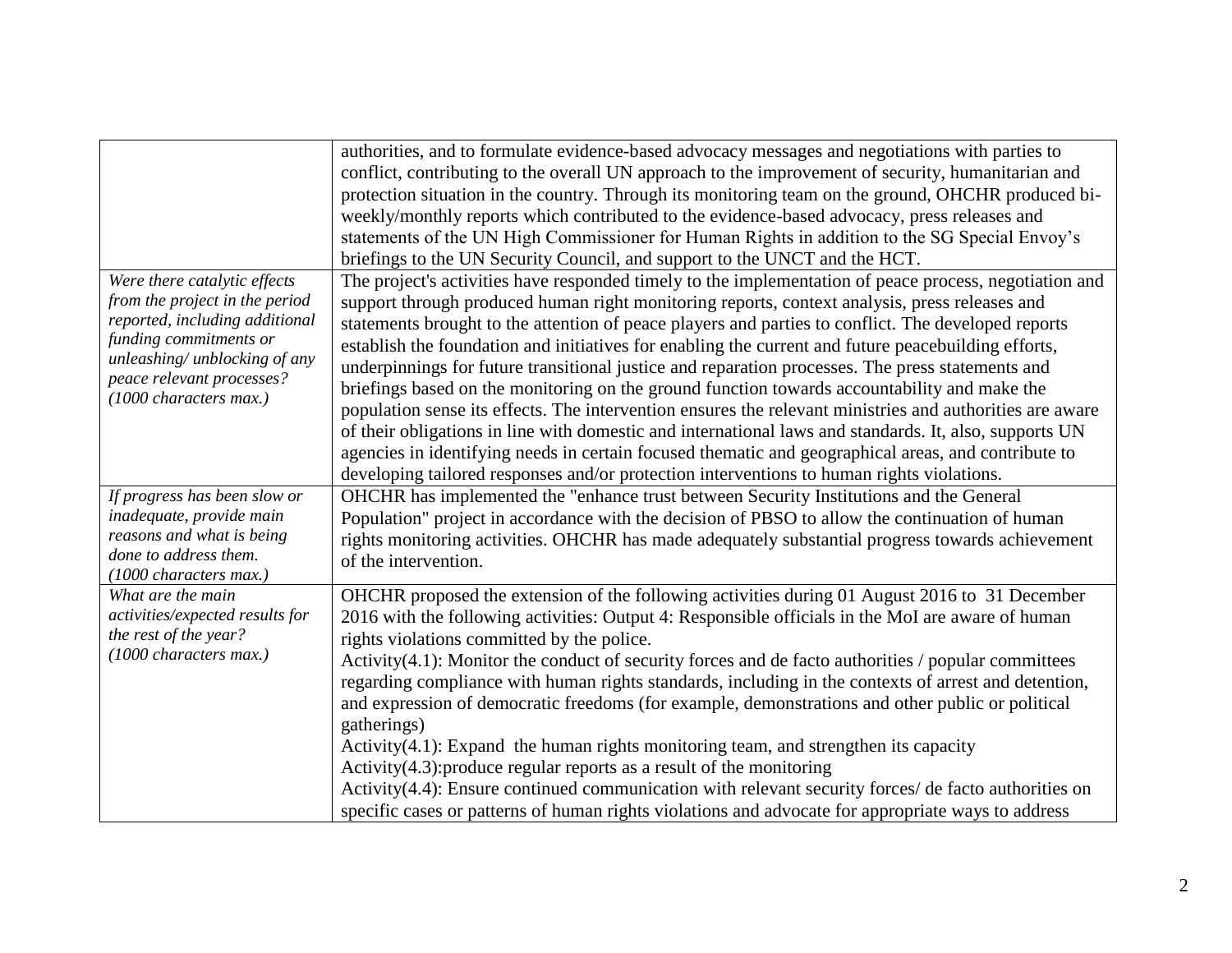|                                                                                                                                                                                                     | these violations                                                                                                                                                                                                                                                                                                                                                                                                                                                    |  |  |  |  |  |  |  |
|-----------------------------------------------------------------------------------------------------------------------------------------------------------------------------------------------------|---------------------------------------------------------------------------------------------------------------------------------------------------------------------------------------------------------------------------------------------------------------------------------------------------------------------------------------------------------------------------------------------------------------------------------------------------------------------|--|--|--|--|--|--|--|
|                                                                                                                                                                                                     | $Activity(4.5)$ Draft project annual reports.                                                                                                                                                                                                                                                                                                                                                                                                                       |  |  |  |  |  |  |  |
| Is there any need to adjust<br>project strategies/<br>duration/budget etc.?<br>(1000 characters max.)                                                                                               | Considering the importance of the intervention in the complex conflict scene of the country, OHCHR<br>proposed a no-cost extension to the project from 01 August 2016 to 31 December 2016.                                                                                                                                                                                                                                                                          |  |  |  |  |  |  |  |
| What is the project budget<br>expenditure to date<br>(percentage of allocated<br>project budget expensed by the<br>date of the report) $-$<br>preliminary figures only?<br>$(1000$ characters max.) | 1. Staff and other personnel 238,125.29<br>2. Supplies, Commodities, Materials 25,999.96<br>3. Equipment, Vehicles, and Furniture (including Depreciation)<br>22,467.75<br>4. Contractual services<br>47,080.00<br>5.Travel<br>27,760.00<br>6. Transfers and Grants to Counterparts<br>0.00<br>7. General Operating and other Direct Costs 55,518.56<br><b>Sub-Total Project Costs</b><br>416,951.56<br>8. Indirect Support Costs*<br>36,305.52<br>Total 453,257.08 |  |  |  |  |  |  |  |
| Any other information that the<br>project needs to convey to<br>PBSO (and JSC) at this stage?<br>$(1500$ characters max.)                                                                           |                                                                                                                                                                                                                                                                                                                                                                                                                                                                     |  |  |  |  |  |  |  |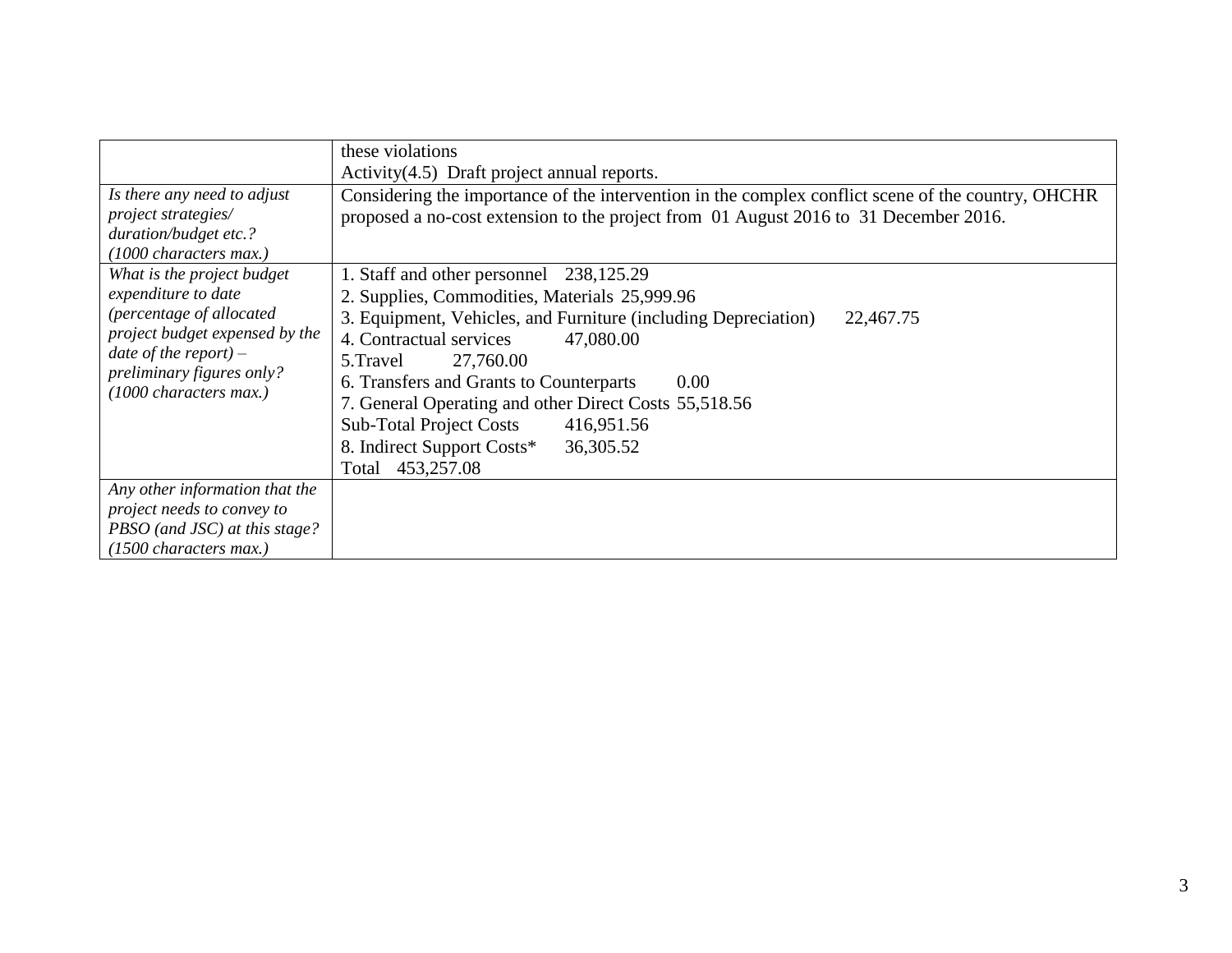**INDICATOR BASED PERFORMANCE ASSESSMENT***: Using the Project Results Framework as per the approved project document- provide an update*  on the achievement of key indicators at both the outcome and output level in the table below. Where it has not been possible to collect data on indicators, state this *and provide any explanation in the qualitative text above.* (250 characters max per entry)

|                  | <b>Performance</b>   | <b>Indicator</b> | End of           | <b>Current indicator</b> | <b>Reasons for Variance/ Delay</b>       | <b>Adjustment of</b> |
|------------------|----------------------|------------------|------------------|--------------------------|------------------------------------------|----------------------|
|                  | <b>Indicators</b>    | <b>Baseline</b>  | project          | progress                 | (if any)                                 | target (if any)      |
|                  |                      |                  | <b>Indicator</b> |                          |                                          |                      |
|                  |                      |                  | <b>Target</b>    |                          |                                          |                      |
| <b>Outcome 1</b> | Indicator 1.1        | 1. Baseline:     | Target: At       | <b>OHCHR</b>             | Based on PBSO decision, OHCHR has        |                      |
| Authorities      | 1.Number of          | None             | least 5 laws     | contributed to           | shifted the work of the team to focus on |                      |
| in Yemen         | amendments to the    |                  | amended          | peace talk in            | human rights monitoring to ameliorating  |                      |
| have enacted     | national legislation |                  |                  | respect to human         | the situation with regards to fighting   |                      |
| a legislative    | comply with          |                  |                  | rights standards.        | impunity and enhancing accountability.   |                      |
| framework        | international        |                  |                  |                          |                                          |                      |
| and              | human rights         |                  |                  |                          |                                          |                      |
| established      | standards.           |                  |                  |                          |                                          |                      |
| institutional    | Indicator 1.2        | 1. Baseline:     | Target: At       |                          | Based on PBSO decision, OHCHR has        |                      |
| mechanisms       | Number<br>of         | None             | least 1 pilot    |                          | refocused the work of the team on human  |                      |
| which are        | institutional        |                  | mechanism        |                          | rights monitoring to ameliorating the    |                      |
| compliant        | mechanisms<br>for    |                  | has been         |                          | situation with regards to impunity and   |                      |
| with             | monitoring<br>and    |                  | established as   |                          | enhancing accountability.                |                      |
| international    | documenting          |                  | part of the      |                          |                                          |                      |
| human rights     | complaints by law    |                  | pilot project    |                          |                                          |                      |
| standards for    | enforcement          |                  | and may be       |                          |                                          |                      |
| law              | authorities          |                  | scaled up        |                          |                                          |                      |
| enforcement.     | increasingly         |                  | throughout       |                          |                                          |                      |
|                  | with<br>comply       |                  | the country.     |                          |                                          |                      |
|                  | international        |                  |                  |                          |                                          |                      |
|                  | rights<br>human      |                  |                  |                          |                                          |                      |
|                  | standards            |                  |                  |                          |                                          |                      |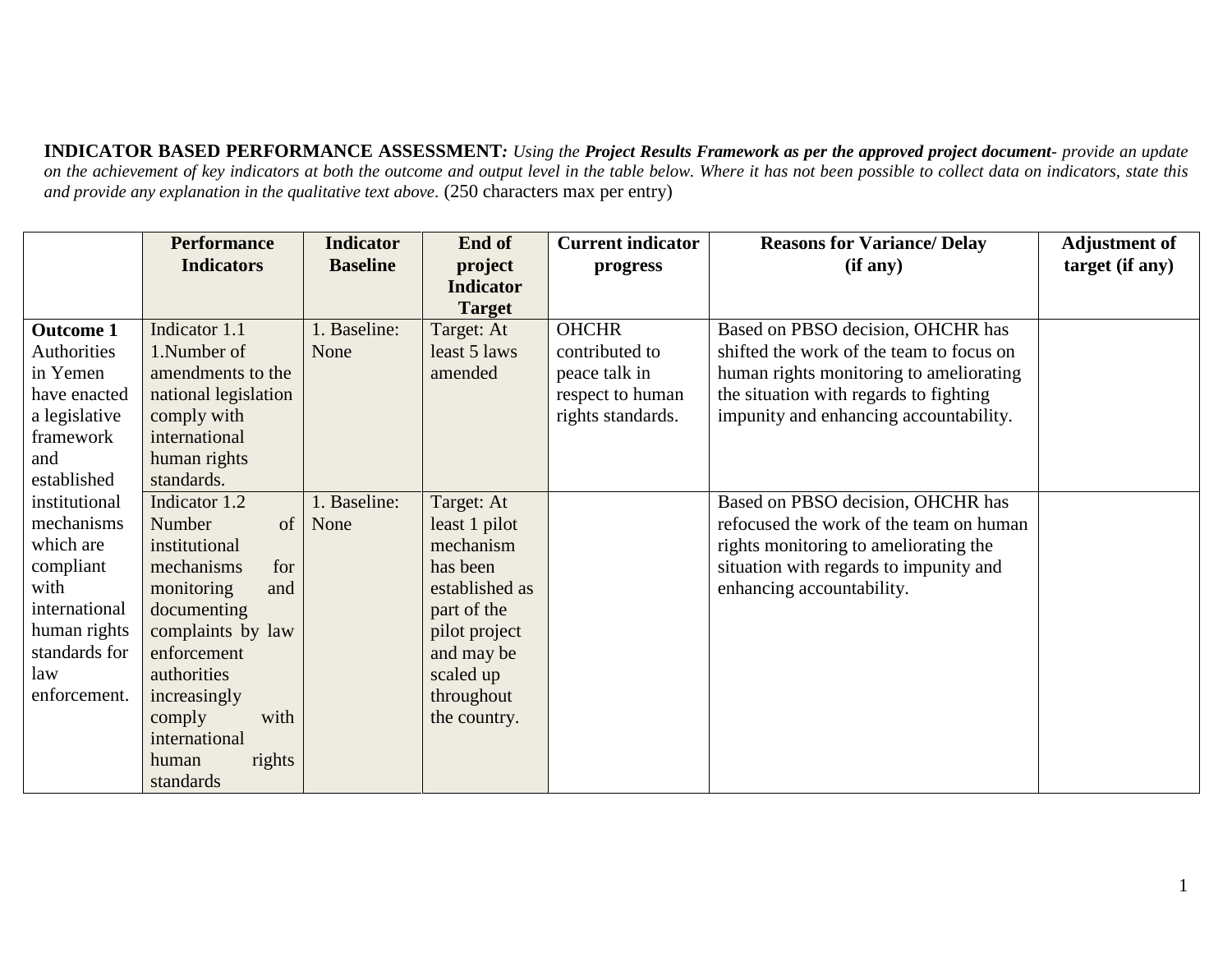|                                                                                                           | Indicator 1.3                                                                                                                                             |                           |                                                                                                                           |                                                                                                                                                                                                                                                                         |  |
|-----------------------------------------------------------------------------------------------------------|-----------------------------------------------------------------------------------------------------------------------------------------------------------|---------------------------|---------------------------------------------------------------------------------------------------------------------------|-------------------------------------------------------------------------------------------------------------------------------------------------------------------------------------------------------------------------------------------------------------------------|--|
| Output 1.1<br>Yemeni<br>policy<br>makers have<br>increased<br>capacities to<br>harmonise<br>the           | Indicator 1.1.1<br>of<br>Percentage<br>amendment<br>that<br>with<br>comply<br>international<br>rights<br>human<br>standards proposed<br>by policy makers. | <b>Baselines:</b><br>None | Targets:<br>1. At least<br>70%                                                                                            | Four legislations were reviewed and<br>presented to parliament and relevant high<br>level meeting were conducted during the<br>previous reporting period. OHCHR has<br>utilized its efforts to monitor human<br>rights violations during the current<br>conflict scene. |  |
| legislative<br>framework<br>with<br>international<br>human rights<br>standards and<br>best<br>practices.  | Indicator 1.1.2                                                                                                                                           |                           |                                                                                                                           |                                                                                                                                                                                                                                                                         |  |
| Output 1.2<br>Yemeni<br>authorities<br>have<br>established<br>necessary<br>monitoring<br>and<br>complaint | Indicator 1.2.1<br>Number<br>of<br>implementation<br>mechanisms<br>with<br>compliant<br>international<br>standards.                                       | <b>Baselines:</b><br>None | One<br>mechamism<br>to monitor<br>and address<br>human rights<br>claims is<br>functional and<br>ready to be<br>scaled up. | Based on PBSO decision, OHCHR has<br>refocused the work of the team on human<br>rights monitoring to ameliorating the<br>situation with regards to impunity and<br>enhancing accountability.                                                                            |  |
| mechanisms<br>to ensure<br>implementati                                                                   | Indicator 1.2.2                                                                                                                                           |                           |                                                                                                                           |                                                                                                                                                                                                                                                                         |  |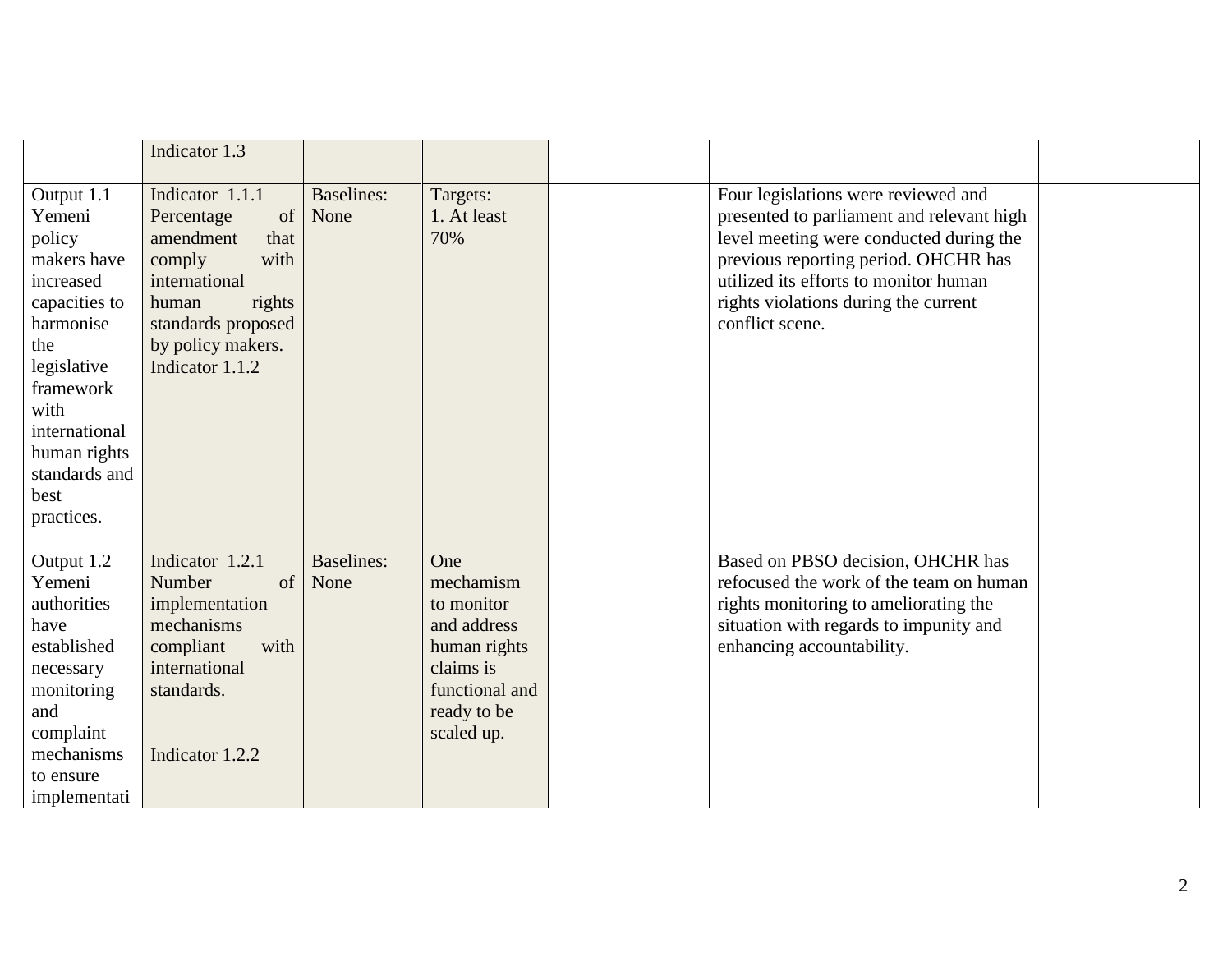| on of the<br>amended<br>legislation on<br>law<br>enforcement,<br>compliant<br>with<br>international<br>human rights<br>standards.<br>Output 1.3                               | Indicator 1.3.1<br>Indicator 1.3.2                                                                                        |                          |                                        |                                                                                                                                                                  |                                                                                                                   |  |
|-------------------------------------------------------------------------------------------------------------------------------------------------------------------------------|---------------------------------------------------------------------------------------------------------------------------|--------------------------|----------------------------------------|------------------------------------------------------------------------------------------------------------------------------------------------------------------|-------------------------------------------------------------------------------------------------------------------|--|
| <b>Outcome 2</b><br>Law<br>enforcement<br>authorities<br>increasingly<br>carry out<br>their duties<br>in<br>compliance<br>with<br>international<br>human rights<br>standards. | Indicator 2.1<br>of<br>Percentage<br>rights<br>human<br>claims to the MoI<br>positively<br>responded to.<br>Indicator 2.2 | <b>Baseline:</b><br>N/A  | <b>Target: 30 %</b><br>of claims       | 417 Human right<br>violations<br>committed by<br>security forces/de<br>facto authorities<br>and 1888 conflict<br>casualties were<br>documented and<br>advocated. |                                                                                                                   |  |
| Output 2.1<br>The Ministry<br>of Interior                                                                                                                                     | Indicator 2.1.1<br>Ministry<br>of<br>Interior                                                                             | <b>Baseline:</b><br>None | Targets:<br>1. A Code of<br>Conduct is |                                                                                                                                                                  | A gender sensitive Code of Conduct<br>based on the UN Code of Conduct for<br>Law Enforcement Officials and the UN |  |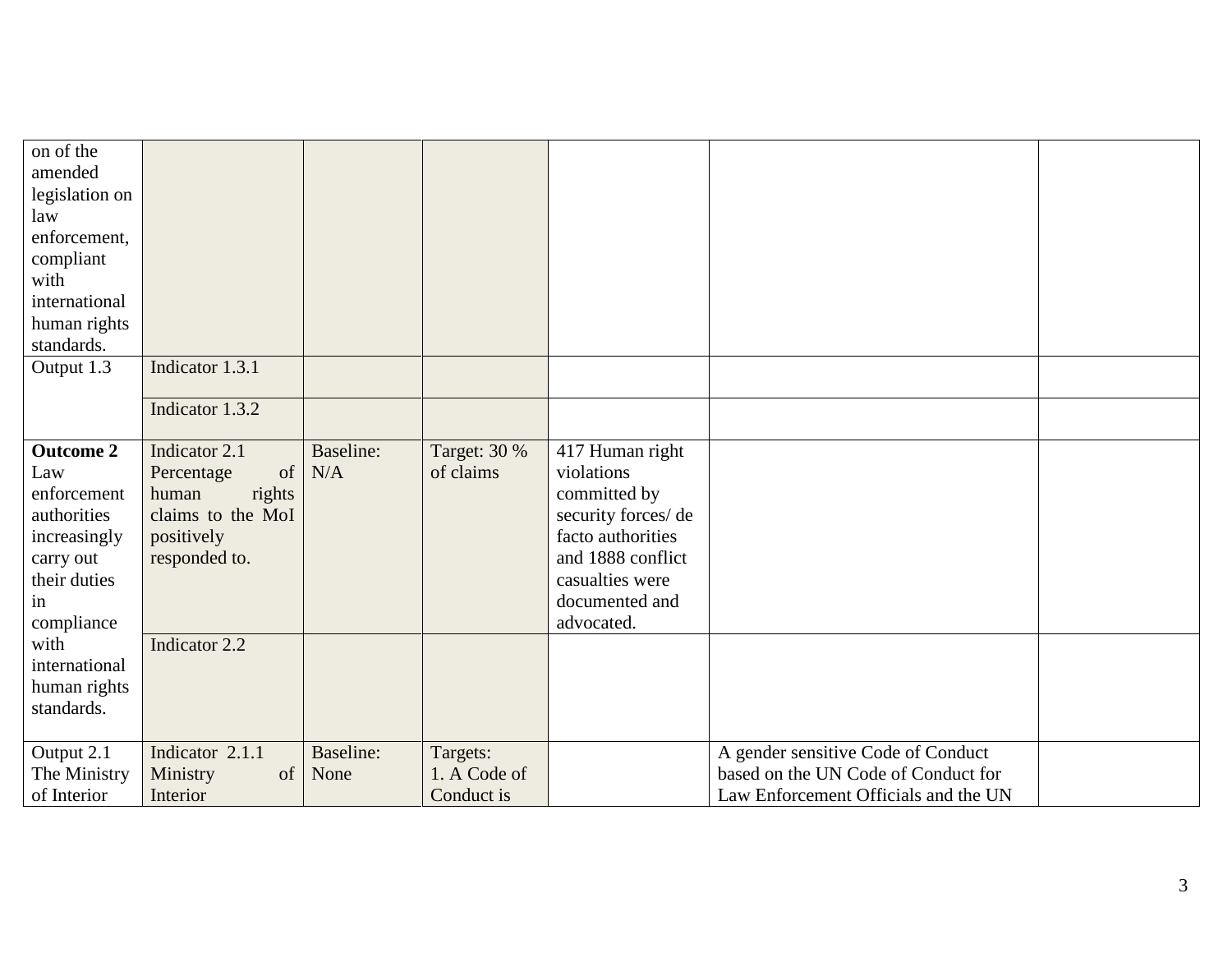| has adopted a<br>gender<br>sensitive<br>Code of<br>Conduct on<br>roles and<br>responsibiliti                                            | Administrative<br>instruction<br>formalising<br>the<br>Code of Conduct<br>the<br><b>ToT</b><br>and<br>programme |                          | formally<br>adopted by<br>the Ministry<br>of Interior and<br>oneToT<br>programme is<br>formalised | Basic Principles on the Use of Force and<br>Firearms by Law Enforcement Officials<br>were developed during the previous<br>reporting period.                                                                                                   |  |
|-----------------------------------------------------------------------------------------------------------------------------------------|-----------------------------------------------------------------------------------------------------------------|--------------------------|---------------------------------------------------------------------------------------------------|------------------------------------------------------------------------------------------------------------------------------------------------------------------------------------------------------------------------------------------------|--|
| es of law<br>enforcement<br>authorities<br>and a<br>Training of<br><b>Trainers</b><br>programme<br>is formalized<br>and<br>implemented. | Indicator 2.1.2                                                                                                 |                          |                                                                                                   |                                                                                                                                                                                                                                                |  |
| Output 2.2<br>A pilot<br>programme<br>on a<br>comprehensi                                                                               | Indicator 2.2.1<br>A pilot programme<br>adopted by the<br>National Training<br>Academy.                         | <b>Baseline:</b><br>None | A curriculum<br>formally<br>adopted by a<br><b>National</b><br>Training<br>Academy                | A curricula based on the UN Code of<br><b>Conduct for Law Enforcement Officials</b><br>and the UN Basic Principles on the Use<br>of Force and Firearms by Law<br>Enforcement Officials were developed<br>during the previous reporting period. |  |
| ve human<br>rights<br>curriculum at<br>the National<br>Training<br>Academies<br>on law                                                  | Indicator 2.2.2                                                                                                 |                          |                                                                                                   |                                                                                                                                                                                                                                                |  |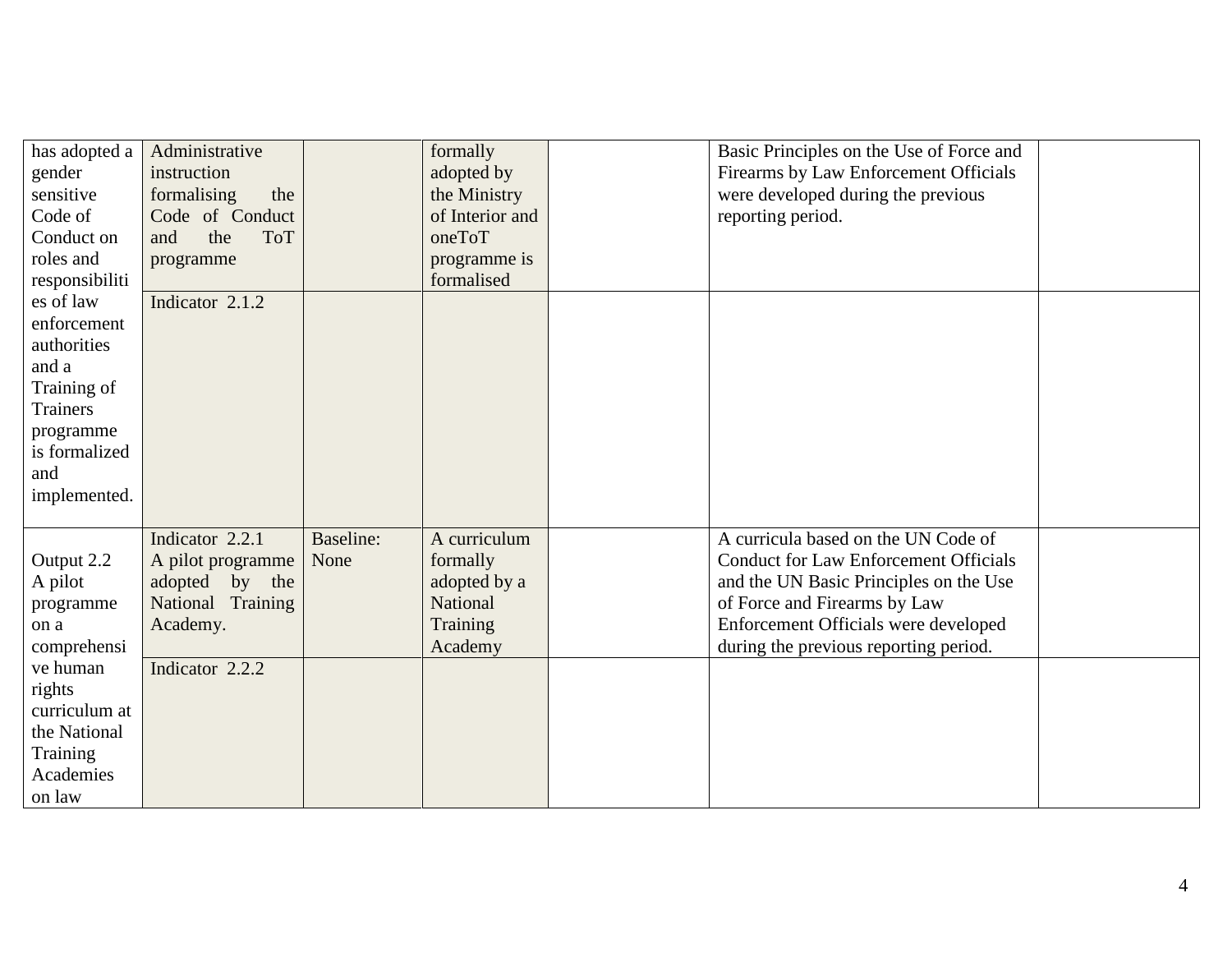| enforcement    |                      |                  |                |                    |                     |
|----------------|----------------------|------------------|----------------|--------------------|---------------------|
| is adopted.    |                      |                  |                |                    |                     |
|                | Indicator 2.3.1      | Baseline:        | $\mathbf{A}$   | Human rights       |                     |
| Output 2.3     | Extent to which a    | None             | communicatio   | reports and        |                     |
| A              | communication        |                  | n mechanism    | advocacy           |                     |
| communicati    | mechanism            |                  | between the    | initiatives        |                     |
| on             | law<br>between       |                  | police and the | contributed to     |                     |
| mechanism      | enforcement          |                  | general public | peace process and  |                     |
| between law    | authorities and the  |                  | is in place.   | the basis for      |                     |
| enforcement    | general public is    |                  |                | accountable        |                     |
| authorities    | functional           |                  |                | institutions.      |                     |
| and the        | Indicator 2.3.2      |                  |                |                    |                     |
| general        |                      |                  |                |                    |                     |
| public is      |                      |                  |                |                    |                     |
| established    |                      |                  |                |                    |                     |
| and            |                      |                  |                |                    |                     |
| functional.    |                      |                  |                |                    |                     |
|                | Indicator 2.4.1      | <b>Baseline:</b> | 4.1Target:     | During the         | <b>OHCHR</b> has    |
| Output 2.4     | Number of human      | None             | 100 violations | reported period:   | intensified its     |
| Responsible    | rights<br>violations |                  | documented.    | 4.1 417 violations | efforts, leading to |
| officials in   | cases processed for  |                  | 4.2 Target: 12 | were documented.   | surpass the actual  |
| the MoIare     | the attention of the |                  | reports        |                    | target.             |
| aware of       | MoI.                 |                  | 4.3 Target: 50 | 4.2 Six monthly    |                     |
| human rights   |                      |                  | advocacy       | reports were       |                     |
| violations     |                      |                  | initiatives/co | produced.          |                     |
| committed      |                      |                  | mmunications   |                    |                     |
| by the police. |                      |                  | with the       | 4.3 Seven          |                     |
|                |                      |                  | authoritie     | advocacy           |                     |
|                |                      |                  | 4.4 Target:    | initiatives were   |                     |
|                |                      |                  | Two reports    | conducted.         |                     |
|                |                      |                  | to the RC and  |                    |                     |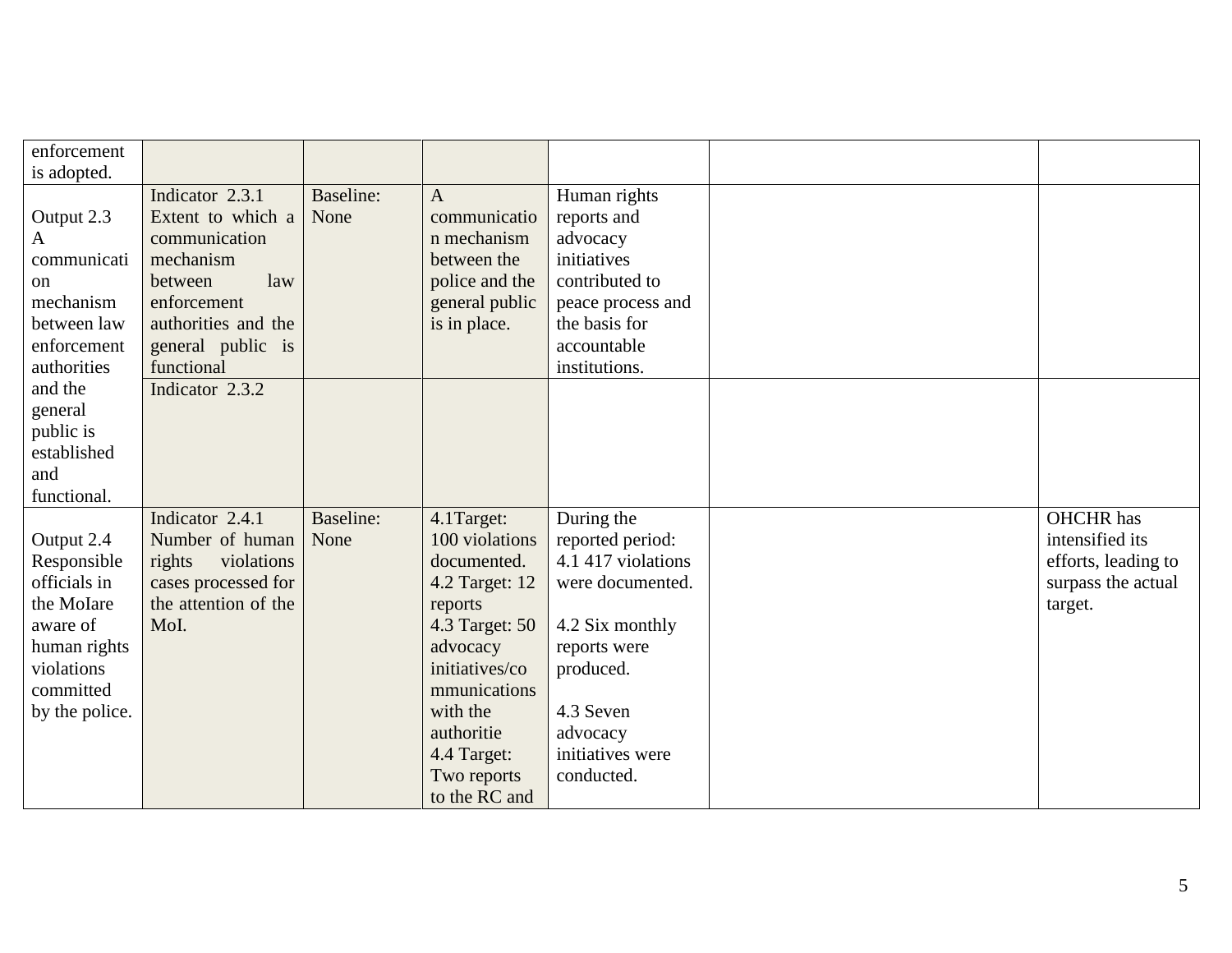|                  |                 | 5 sessions<br>with UNCT | $\overline{4.4~\text{Six}}$ reports<br>were produced and<br>shared with the<br><b>UNCT</b> including |  |
|------------------|-----------------|-------------------------|------------------------------------------------------------------------------------------------------|--|
|                  |                 |                         | OSASG and<br>OSESG.                                                                                  |  |
|                  | Indicator 2.4.2 |                         |                                                                                                      |  |
| <b>Outcome 3</b> | Indicator 3.1   |                         |                                                                                                      |  |
|                  | Indicator 3.2   |                         |                                                                                                      |  |
| Output 3.1       | Indicator 3.1.1 |                         |                                                                                                      |  |
|                  | Indicator 3.1.2 |                         |                                                                                                      |  |
| Output 3.2       | Indicator 3.2.1 |                         |                                                                                                      |  |
|                  | Indicator 3.2.2 |                         |                                                                                                      |  |
| Output 3.3       | Indicator 3.3.1 |                         |                                                                                                      |  |
|                  | Indicator 3.3.2 |                         |                                                                                                      |  |
| <b>Outcome 4</b> | Indicator 4.1   |                         |                                                                                                      |  |
|                  | Indicator 4.2   |                         |                                                                                                      |  |
| Output 4.1       | Indicator 4.1.1 |                         |                                                                                                      |  |
|                  | Indicator 4.1.2 |                         |                                                                                                      |  |